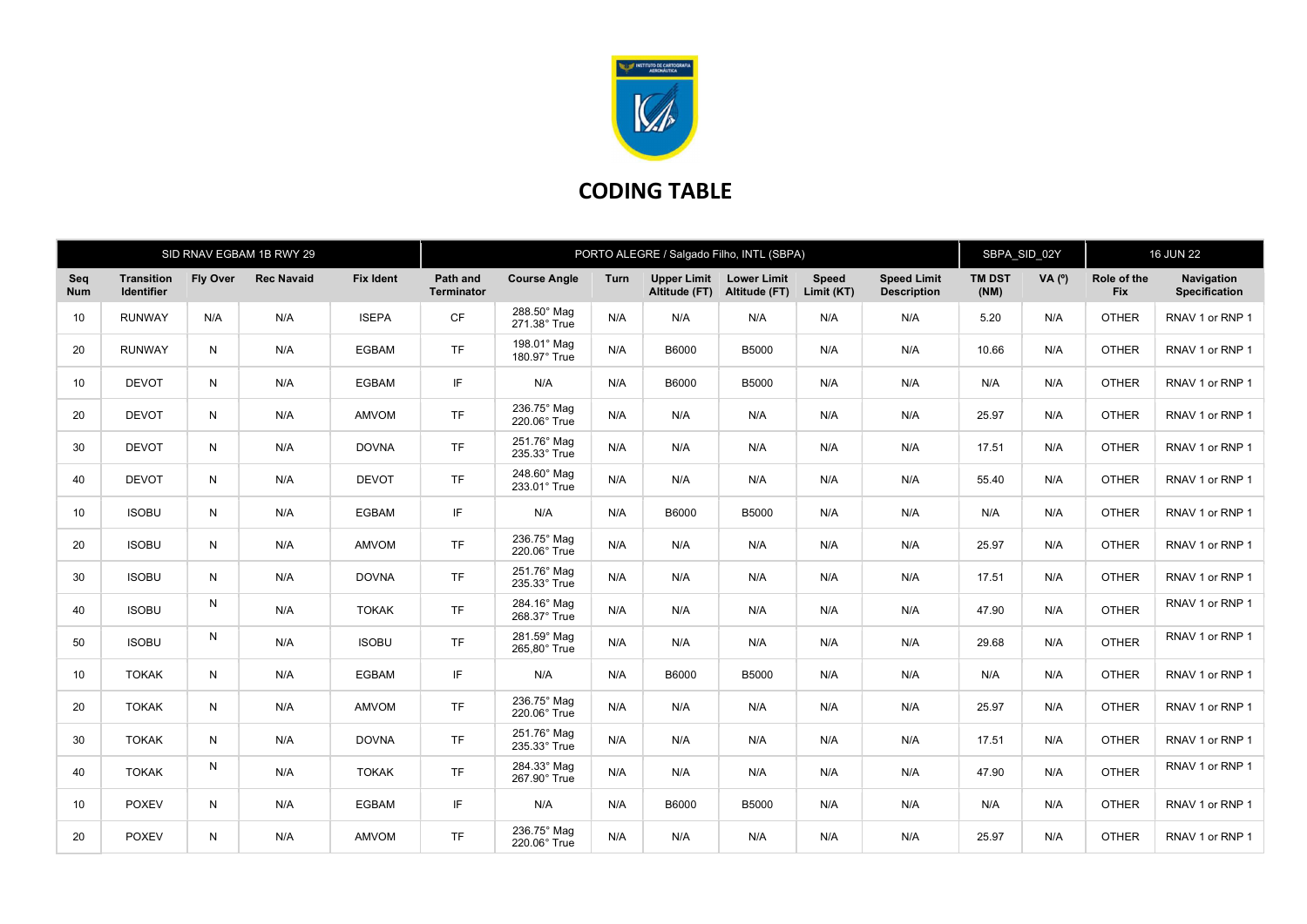| 30 | <b>POXEV</b> | N | N/A | <b>DOVNA</b> | <b>TF</b> | 251.76° Mag<br>235.33° True | N/A | N/A      | N/A          | N/A | N/A | 17.51 | N/A | <b>OTHER</b> | RNAV 1 or RNP 1 |
|----|--------------|---|-----|--------------|-----------|-----------------------------|-----|----------|--------------|-----|-----|-------|-----|--------------|-----------------|
| 40 | <b>POXEV</b> | N | N/A | <b>POXEV</b> | TF        | 300.24° Mag<br>284.73° True | N/A | N/A      | N/A          | N/A | N/A | 83.90 | N/A | <b>OTHER</b> | RNAV 1 or RNP 1 |
| 10 | <b>KEXEL</b> | N | N/A | <b>EGBAM</b> | IF        | N/A                         | N/A | B6000    | <b>B5000</b> | N/A | N/A | N/A   | N/A | <b>OTHER</b> | RNAV 1 or RNP 1 |
| 20 | <b>KEXEL</b> | N | N/A | PA053        | <b>TF</b> | 264.58° Mag<br>247.73° True | N/A | N/A      | N/A          | N/A | N/A | 13.66 | N/A | <b>OTHER</b> | RNAV 1 or RNP 1 |
| 30 | <b>KEXEL</b> | N | N/A | PA054        | <b>TF</b> | 286.68° Mag<br>269.98° True | N/A | $-14000$ | N/A          | N/A | N/A | 11.47 | N/A | <b>OTHER</b> | RNAV 1 or RNP 1 |
| 40 | <b>KEXEL</b> | N | N/A | PA056        | <b>TF</b> | 286.65° Mag<br>270.05° True | N/A | N/A      | N/A          | N/A | N/A | 8.09  | N/A | <b>OTHER</b> | RNAV 1 or RNP 1 |
| 50 | <b>KEXEL</b> | N | N/A | PA057        | <b>TF</b> | 286.56° Mag<br>270.29° True | N/A | N/A      | N/A          | N/A | N/A | 25.87 | N/A | <b>OTHER</b> | RNAV 1 or RNP 1 |
| 60 | <b>KEXEL</b> | N | N/A | <b>KEXEL</b> | <b>TF</b> | 329.81° Mag<br>313.72° True | N/A | N/A      | N/A          | N/A | N/A | 39.54 | N/A | <b>OTHER</b> | RNAV 1 or RNP 1 |
| 10 | <b>TEMEK</b> | N | N/A | <b>EGBAM</b> | IF        | N/A                         | N/A | B6000    | B5000        | N/A | N/A | N/A   | N/A | <b>OTHER</b> | RNAV 1 or RNP 1 |
| 20 | <b>TEMEK</b> | N | N/A | <b>EDSEP</b> | TF        | 221.49° Mag<br>204.71° True | N/A | N/A      | N/A          | N/A | N/A | 21.65 | N/A | <b>OTHER</b> | RNAV 1 or RNP 1 |
| 30 | <b>TEMEK</b> | N | N/A | <b>TEMEK</b> | <b>TF</b> | 242.59° Mag<br>225.89° True | N/A | N/A      | N/A          | N/A | N/A | 6.51  | N/A | <b>OTHER</b> | RNAV 1 or RNP 1 |

|                   |                                        |                 | SID RNAV SUSKI 2B RWY 29 |              | PORTO ALEGRE / Salgado Filho, INTL (SBPA) |                                    |      |                                     |                                     |                     |                                          | SBPA SID 02Y          |        | 19 MAY 22                 |                                           |
|-------------------|----------------------------------------|-----------------|--------------------------|--------------|-------------------------------------------|------------------------------------|------|-------------------------------------|-------------------------------------|---------------------|------------------------------------------|-----------------------|--------|---------------------------|-------------------------------------------|
| Seq<br><b>Num</b> | <b>Transition</b><br><b>Identifier</b> | <b>Fly Over</b> | <b>Rec Navaid</b>        | Fix Ident    | Path and<br><b>Terminator</b>             | <b>Course Angle</b>                | Turn | <b>Upper Limit</b><br>Altitude (FT) | <b>Lower Limit</b><br>Altitude (FT) | Speed<br>Limit (KT) | <b>Speed Limit</b><br><b>Description</b> | <b>TM DST</b><br>(NM) | VA (°) | Role of the<br><b>Fix</b> | <b>Navigation</b><br><b>Specification</b> |
| 10 <sup>°</sup>   | <b>RUNWAY</b>                          | N/A             | N/A                      | <b>ISEPA</b> | <b>CF</b>                                 | 288.50° Mag<br>$271.38^\circ$ True | N/A  | N/A                                 | N/A                                 | N/A                 | N/A                                      | 5.20                  | N/A    | <b>OTHER</b>              | RNAV 1 or RNP 1                           |
| 20                | <b>RUNWAY</b>                          | N               | N/A                      | <b>GEMGI</b> | <b>TF</b>                                 | 288.45° Mag<br>$271.45^\circ$ True | N/A  | N/A                                 | N/A                                 | N/A                 | N/A                                      | 9.80                  | N/A    | <b>OTHER</b>              | RNAV 1 or RNP 1                           |
| 30                | <b>RUNWAY</b>                          | N               | N/A                      | PA062        | <b>TF</b>                                 | 327.59° Mag<br>$310.65^\circ$ True | N/A  | $-11000$                            | N/A                                 | N/A                 | N/A                                      | 12.26                 | N/A    | <b>OTHER</b>              | RNAV 1 or RNP 1                           |
| 40                | <b>RUNWAY</b>                          | N               | N/A                      | <b>ORAKI</b> | <b>TF</b>                                 | 327.62° Mag<br>310.72° True        | N/A  | N/A                                 | N/A                                 | N/A                 | N/A                                      | 10.31                 | N/A    | <b>OTHER</b>              | RNAV 1 or RNP 1                           |
| 50                | <b>RUNWAY</b>                          | N               | N/A                      | <b>SUSKI</b> | <b>TF</b>                                 | 281.03° Mag<br>264.41° True        | N/A  | N/A                                 | N/A                                 | N/A                 | N/A                                      | 20.78                 | N/A    | <b>OTHER</b>              | RNAV 1 or RNP 1                           |